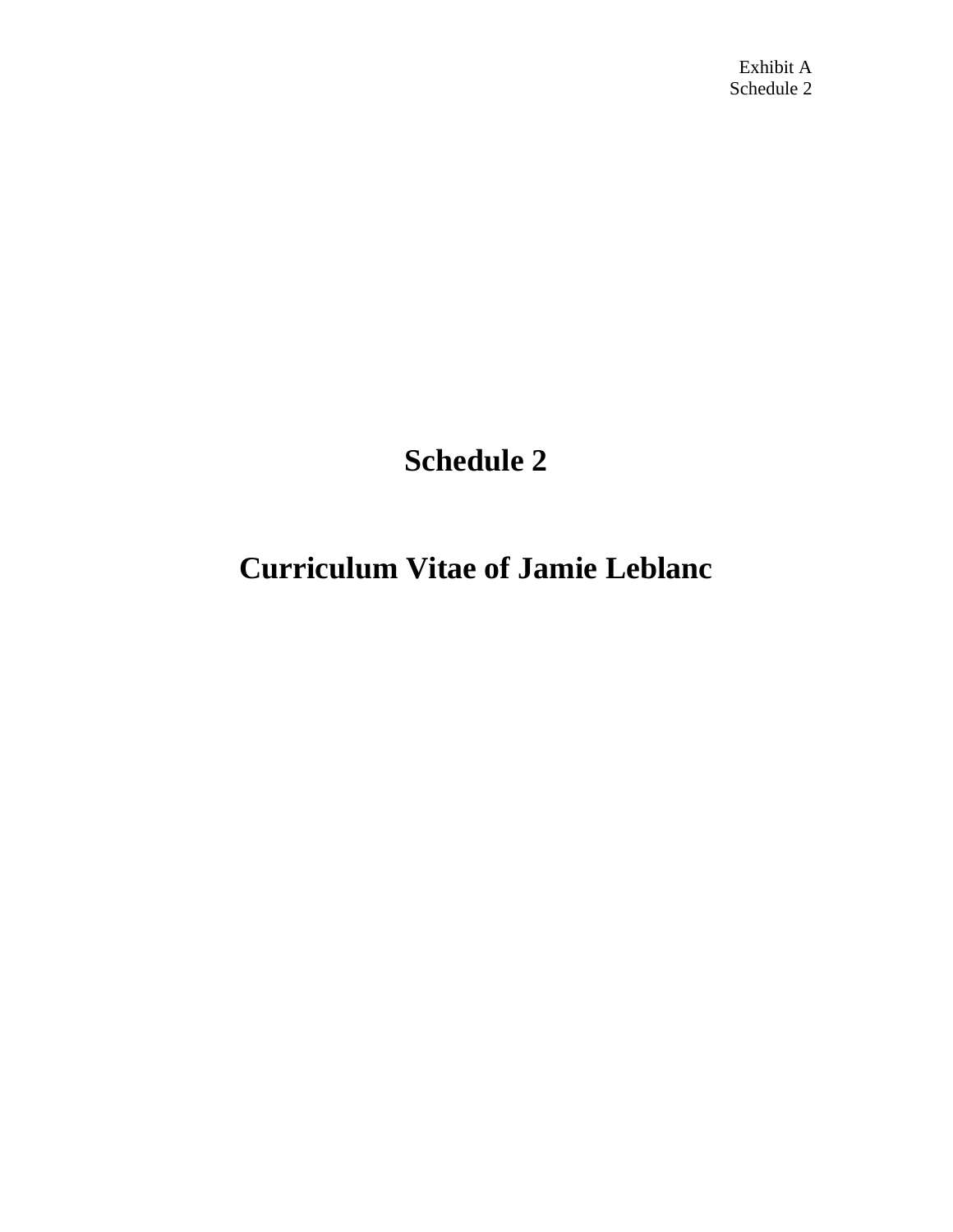### **CURRICULUM VITAE**

#### **Jamie D. LeBlanc**

| <b>EDUCATION</b>           |                                                                                                      |                                                                                                                                             |  |
|----------------------------|------------------------------------------------------------------------------------------------------|---------------------------------------------------------------------------------------------------------------------------------------------|--|
| 2008                       | Executive Program, Queen's University, Kingston, Ontario                                             |                                                                                                                                             |  |
| 1998                       | Chartered Accountancy Designation, Atlantic School of Chartered Accountancy,<br>Halifax, Nova Scotia |                                                                                                                                             |  |
| 1996                       | Bachelor Business Administration, University of New Brunswick, Fredericton,<br>New Brunswick         |                                                                                                                                             |  |
| <b>BUSINESS EXPERIENCE</b> |                                                                                                      |                                                                                                                                             |  |
| $2004 - Present$           | Enbridge Gas New Brunswick, Fredericton, New Brunswick                                               |                                                                                                                                             |  |
|                            | $2005$ – Present                                                                                     | Manager, Finance and Control                                                                                                                |  |
|                            |                                                                                                      | Responsible for leadership and strategic<br>direction for all financial, customer care, gas<br>supply and information technology functions. |  |
|                            | $2004 - 2005$                                                                                        | Manager, Financial Reporting                                                                                                                |  |
|                            |                                                                                                      | Responsible for leading financial accounting and<br>reporting functions.                                                                    |  |
| $2001 - 2004$              |                                                                                                      | Grant Thornton Chartered Accountants, Fredericton, New Brunswick                                                                            |  |
|                            | $2003 - 2004$                                                                                        | Senior Manager, Assurance and Business<br><b>Advisory Services</b>                                                                          |  |
|                            |                                                                                                      | Responsible for review and management of key<br>client engagements and management,<br>development and mentoring of firm staff.              |  |
|                            | $2001 - 2003$                                                                                        | Manager, Assurance and Business Advisory<br>Services                                                                                        |  |
|                            |                                                                                                      | Responsible for review and management of<br>assurance and other client services engagements.                                                |  |
| $1999 - 2001$              | Diamond Construction Group, Fredericton, New Brunswick                                               |                                                                                                                                             |  |
|                            | $1999 - 2001$                                                                                        | <b>Chief Accountant</b>                                                                                                                     |  |
|                            |                                                                                                      | Responsible for day to day management of<br>accounting group and financial reporting.                                                       |  |